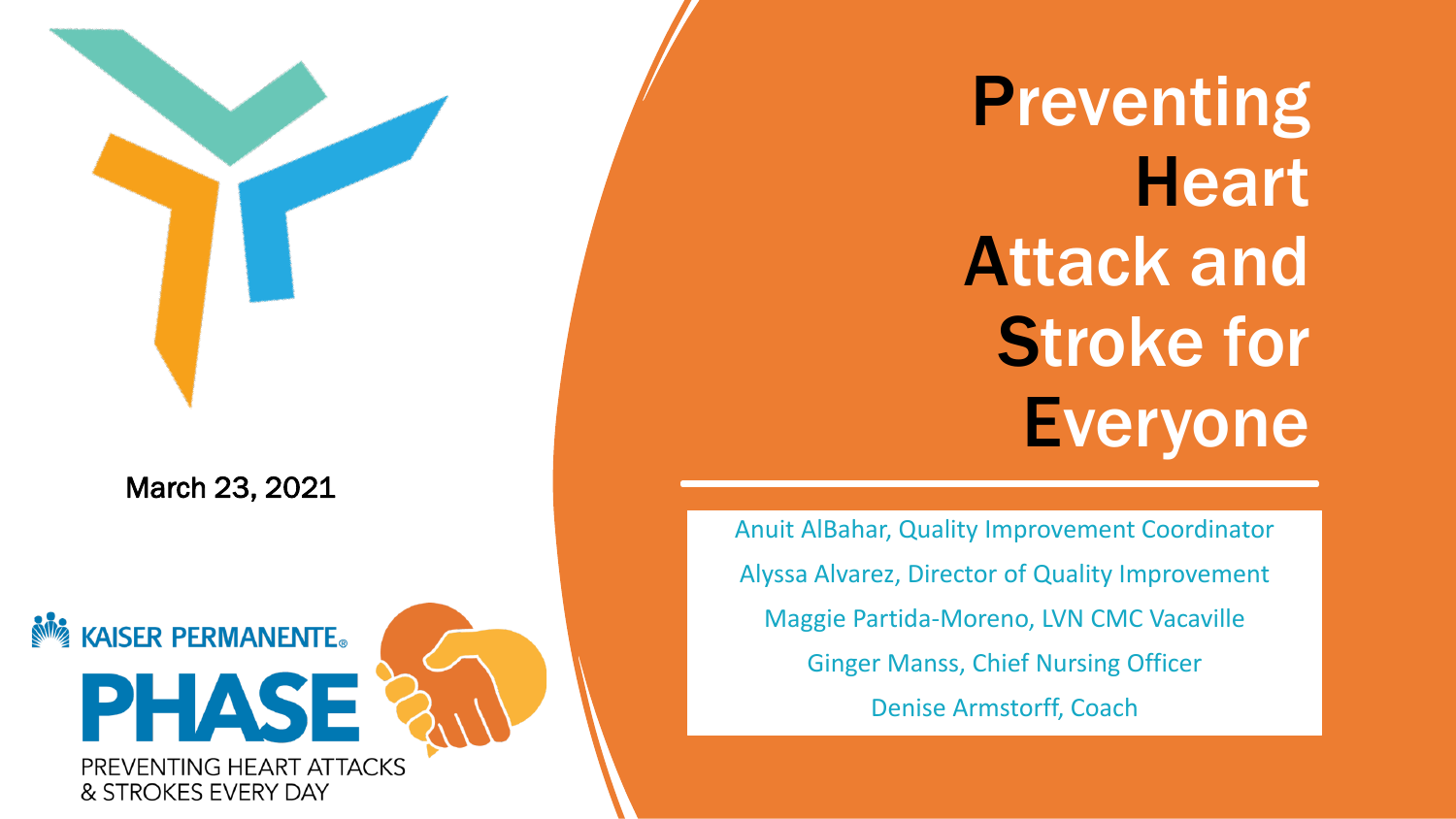"Follow up with me more on required yearly lab work. I'm not good about getting to the lab when I should."

# Desired Future: Reduced morbidity rate in the PHASE population, regardless of race/ethnicity.

A1c Control BP Control Medication Therapy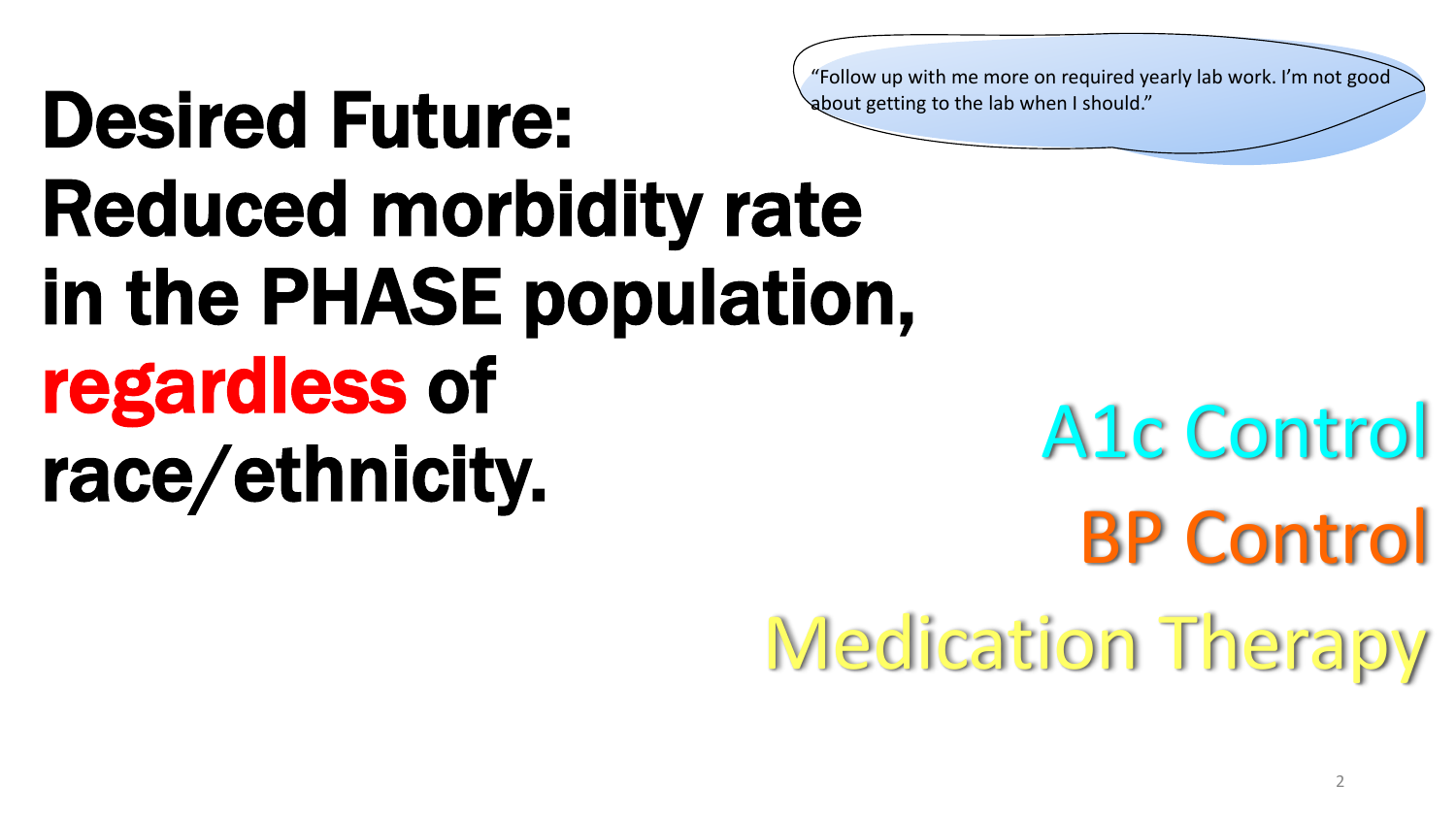#### **Why This is not Currently Possible**

#### **Disparities at a Glance**





![](_page_2_Figure_4.jpeg)

![](_page_2_Figure_5.jpeg)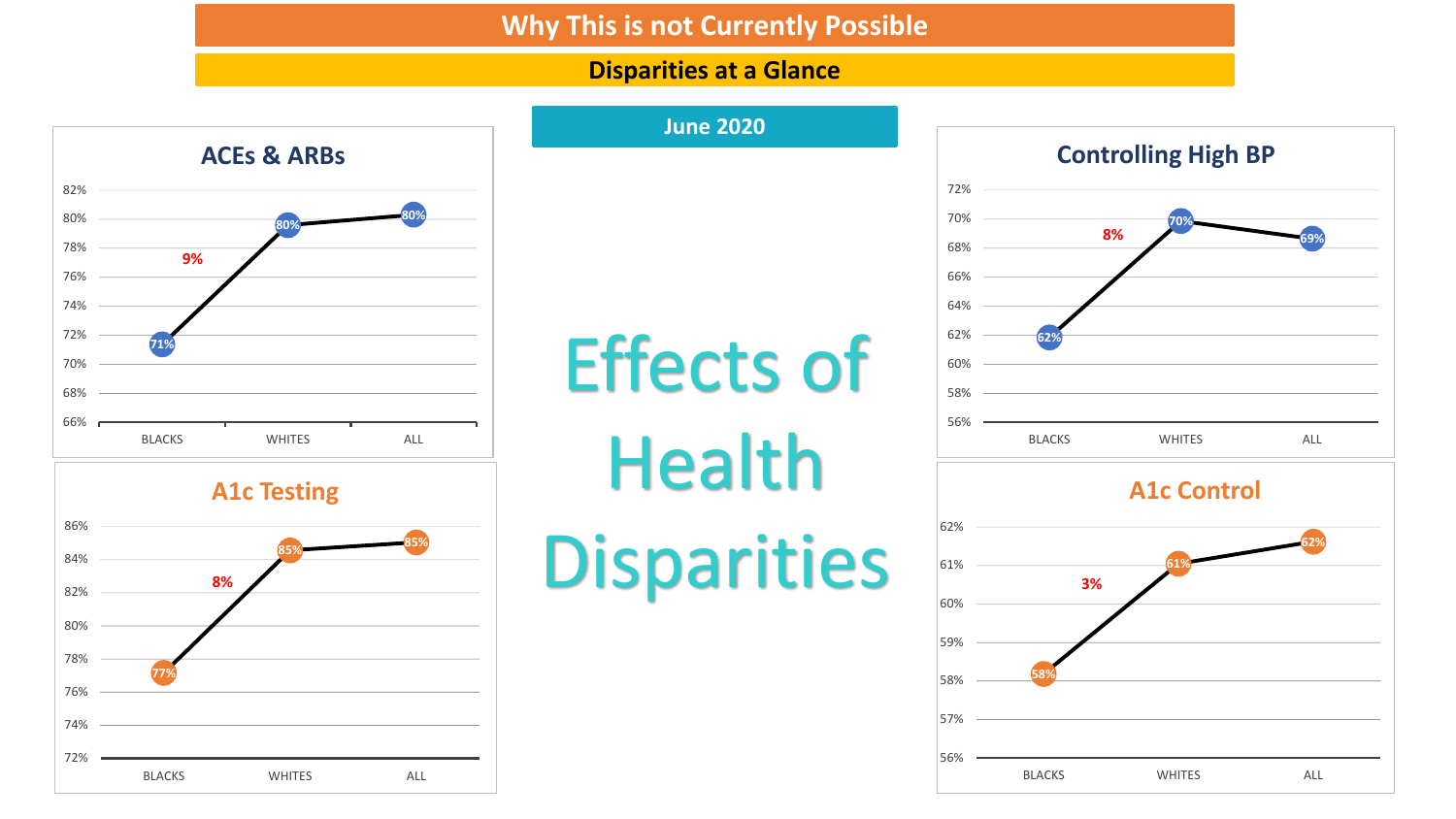## [Things Tried, & Lessons Learned…]

"Keeping me accountable for my blood sugars. I am told that I feel the way that I feel due to my blood sugars being so out of control."

### [Drive-Thru High Risk COVID Clinic, Nurse Led]

*Without ever leaving their vehicle,*  patients in 15 minutes or less were able to

- 1. Obtain an actionable A1c reading
- 2. Engage with Nursing for a BP check and brief education on At-home monitoring
- 3. Test for COVID
- 4. Complete a PHQ-9

### [Activities We will Keep Doing]

- 1. Developing innovative ways to meet the patient where they are
- 2. Advocating for A1c point of care testing in areas with limited lab access
- 3. Utilizing Nursing staff for management of Hypertension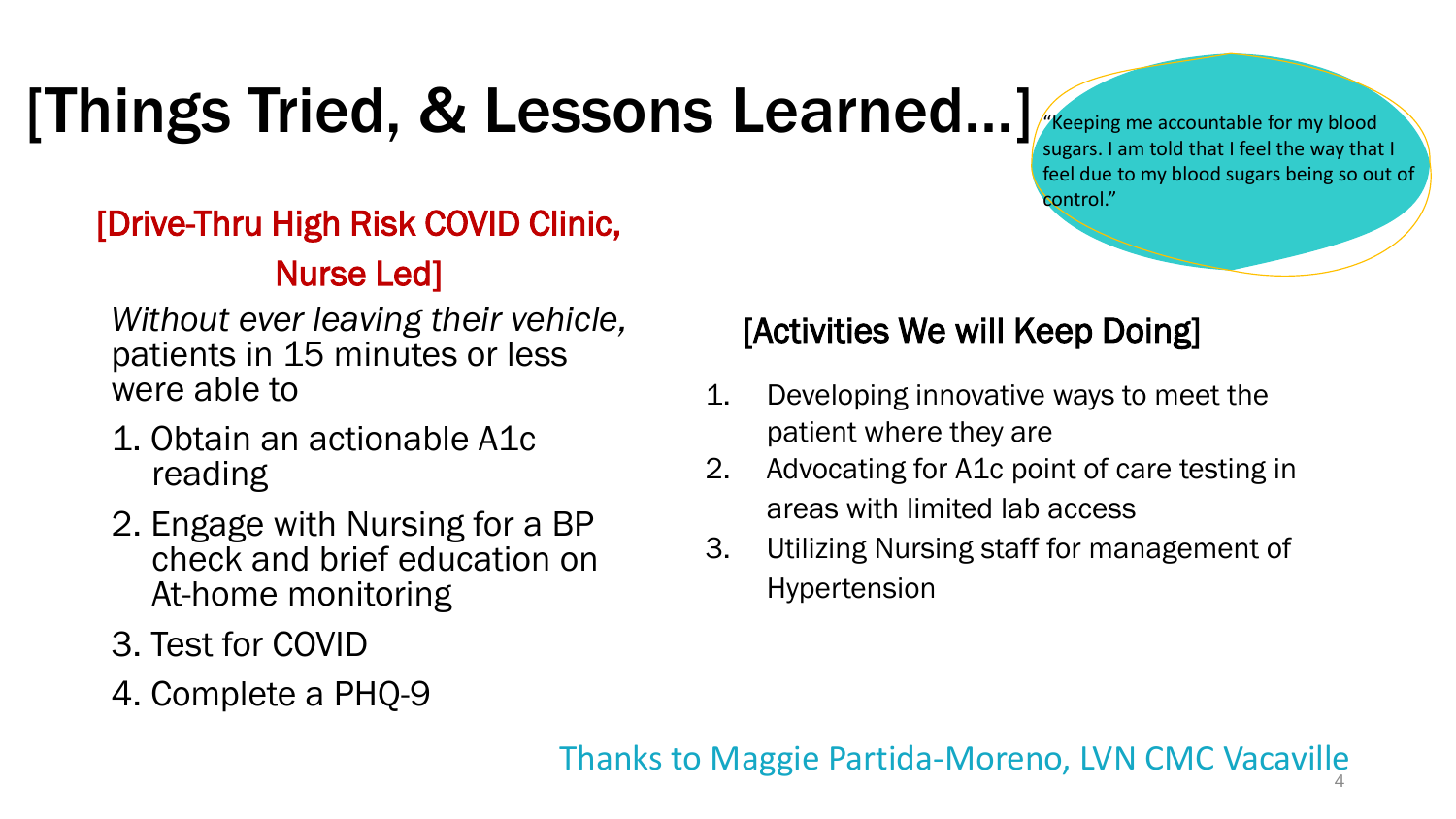### **Other Possibilities**

"Follow up with me for my appointments. I need reminders or  $\widehat{\wedge}$ will forget."

![](_page_4_Picture_2.jpeg)

PREVENTION AND EDUCATION

### PATIENT ENGAGEMENT COMMUNITY

PARTNERSHIPS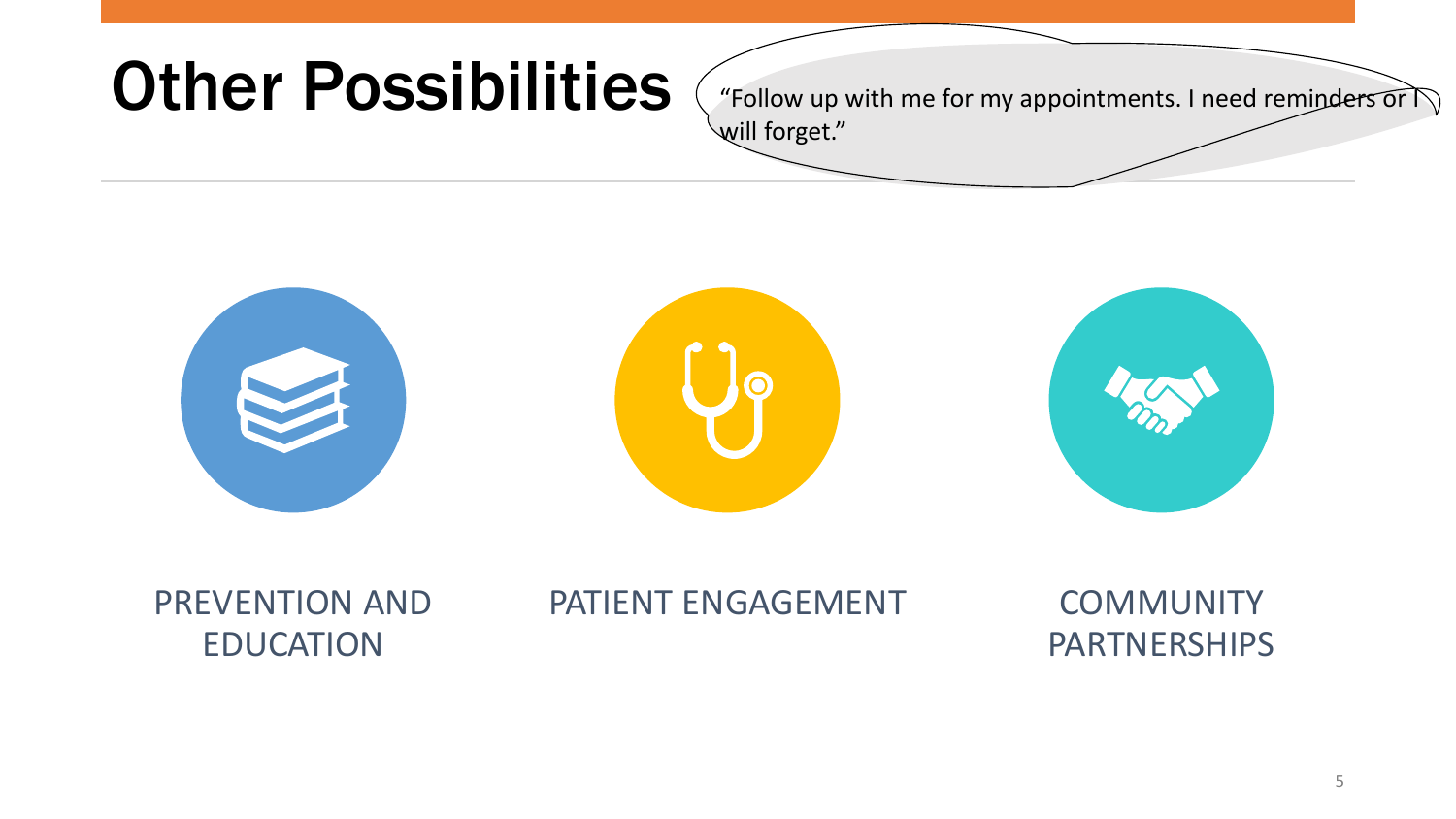## Benefits of Reduced Mortality

Patients and families benefit from improved health and decreased mortality

Staff benefit from the reduction in workload due to having a healthy patient population and incentives received for achieving goals

Providers feel like they are making a difference, increased morale and motivation

Organization benefits from the \$\$ attached to achieving desired health outcomes for its patient populations

Community benefits from the improved health and mobility of residents, boosting commerce and participation in community events

Globally reducing the economic burden that being chronically ill has on society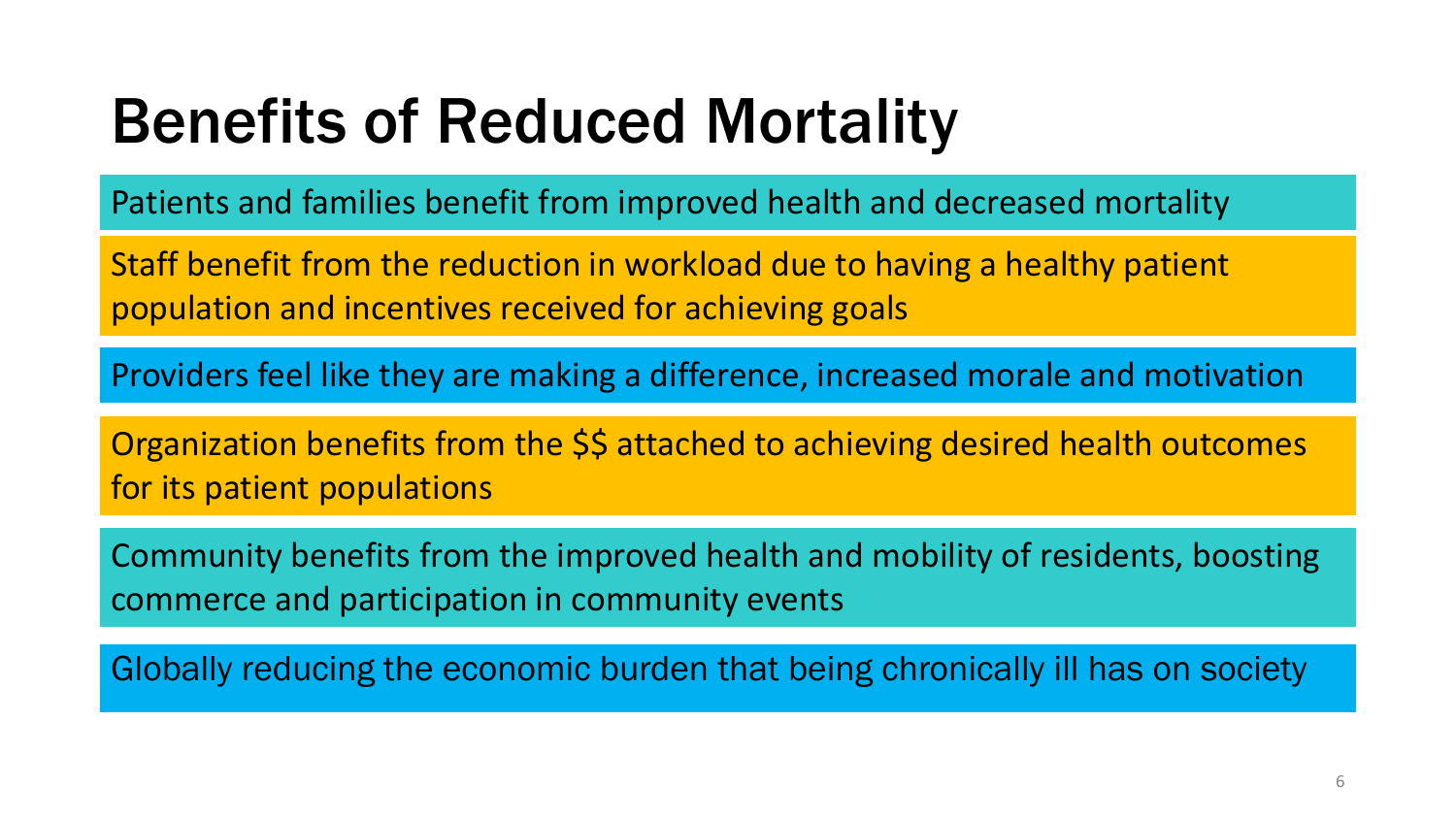![](_page_6_Figure_0.jpeg)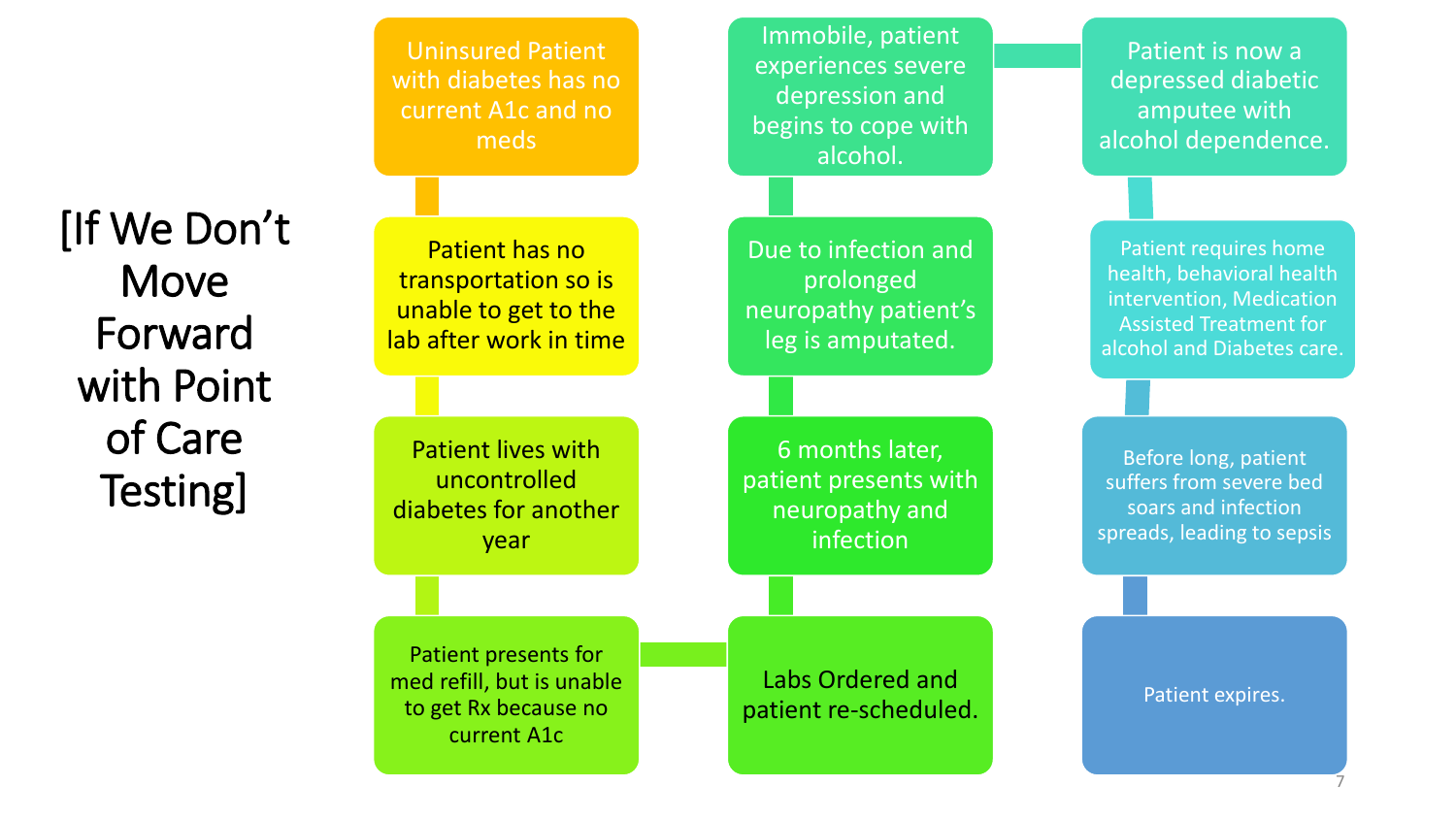# [What We Need from Our Leaders to Make it Happen]

### **CEO**

We ask that you adjust our "branding", so it represents *all* members of the community not just the majority.

### CMO

We need more Black Physicians. We need discussions with educators and the Medical Society around how to encourage black students into becoming doctors and making people aware of the financial assistance that is available to them to do so. We also need you to allow clinic staff to use the A1c machines.

#### Lab Services Director

We need to continue using A1c analyzers for identified locations that otherwise have no lab access in order to provide adequate and appropriate care for our high-risk economically disadvantaged populations.